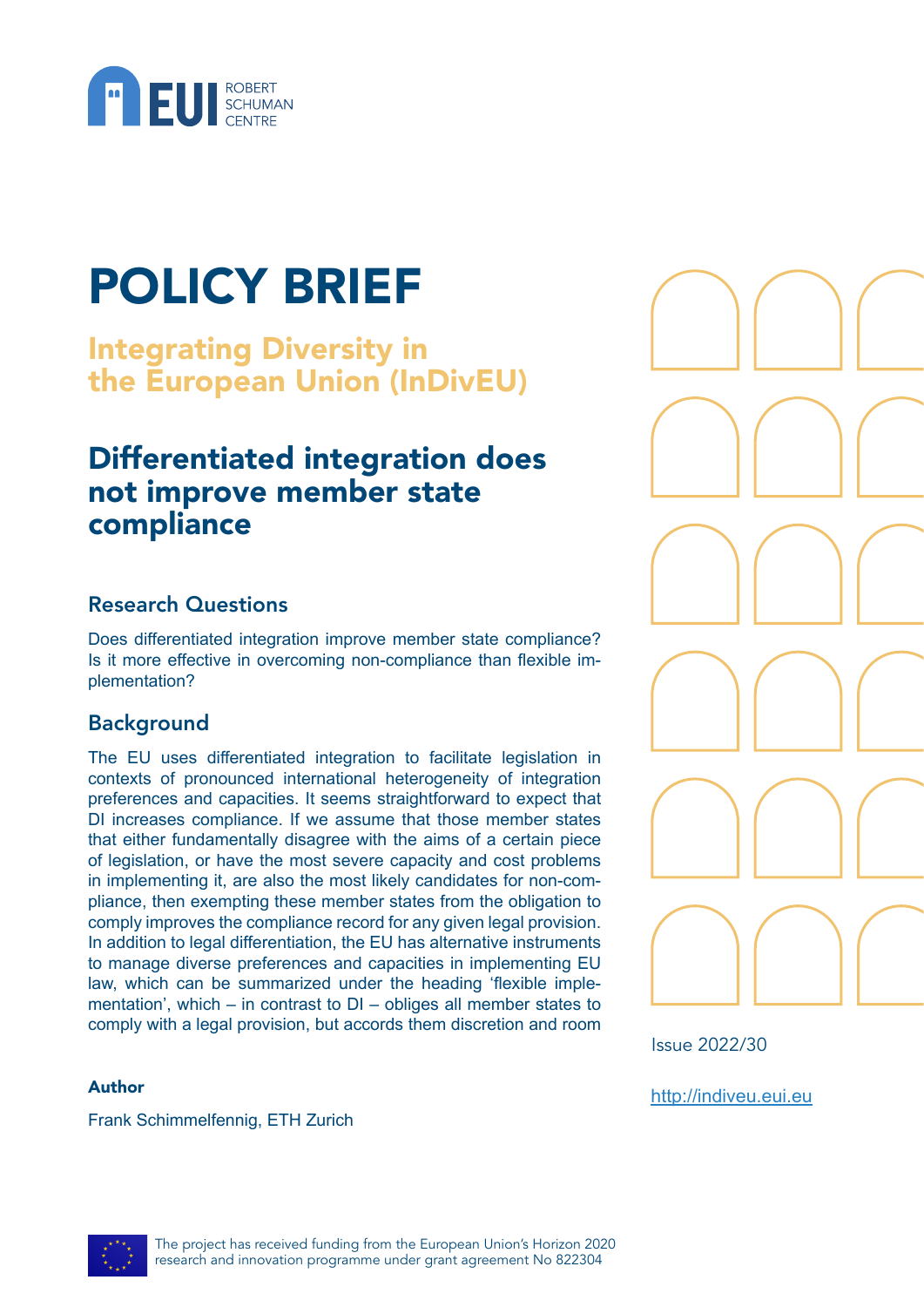to manoeuvre in the actual implementation. The question then is how the compliance record of differentiated legislation compares to legislation with flexible implementation.

### Study Design

This policy brief is based on two statistical analyses. The first study (Sczepanski and Börzel 2021) combines data on directives from the EUDIFF2 dataset on DI in secondary law (Duttle et al. 2017) with the Berlin Infringement Database (BID) covering the period 1979-2012<sup>1</sup> as well as data on the legislative process and member state characteristics. It uses regression analysis to explain for each directive whether or not the European Commission sent reasoned opinions to a member state – the first formal stage of infringement proceedings. The second study (Princen et al. 2021) uses EUDIFF2 data together with data from the Flexible Implementation in the EU (FIEU) dataset (Princen et al. 2019; Zbiral et al. 2020). Based on 164 directives adopted between 2006 and 2015, it tests how differentiated integration and flexible implementation are correlated with non-compliance, again measured as reasoned opinions.

#### Findings

The findings of both studies are negative. The expectation that differentiated integration reduces noncompliance was not confirmed. Nor does flexible implementation systematically improve the EU's compliance record. Even though the results are not statistically significant, they indicate that differentiated integration and flexible implementation are actually associated with a rather higher than lower probability of non-compliance. In addition, the contribution of differentiated directives to noncompliance is larger than that of flexible implementation.

These findings need to be interpreted with considerable caution. First, because of the lack of statistical significance, it would be exaggerated to state that DI and flexible implementation are counterproductive in tackling non-compliance. Second, it is highly likely that directives with high levels of discretion, and especially those exempting member states, are either highly contested or highly demanding in terms of member state capacity, in the first place. It may therefore very well be the case that these directives would have experienced even higher

non-compliance had they not allowed for differentiated integration or flexible implementation. We can say with confidence, however, that neither DI nor FI reliably fulfil the promise of reducing the EU's compliance problems through granting legal flexibility.

#### Recommendations

The results of the two studies do not provide sufficient grounds for recommending the use of differentiated integration as an instrument to improve compliance with EU directives. Nor do they convincingly show that either differentiated integration or flexible implementation are preferable in a compliance perspective. The findings indicate that both differentiated integration and flexible implementation serve primarily to facilitate intergovernmental and interinstitutional agreement in decision-making on EU legislation – but do not make a systematic difference for compliance.

#### References

- Duttle T., Holzinger K., Malang T., Schäubli T., Schimmelfennig F. and Winzen T. (2017) Opting out from European Legislation: The Differentiation of Secondary Law. Journal of European Public Policy 24(3): 406–428.
- Princen S., H. Smekal and R. Zbiral (2019) Codebook Flexible Implementation in EU Law, Deliverable D7.1, InDivEU project, 26 June 2019.
- Princen, S., F. Schimmelfennig, R. Sczepanski, H. Smekal and R. Zbíral (2021). Differentiated integration and flexible implementation, Deliverable 7.4, InDivEU project, 30 June 2021.
- Sczepanski, R. and Börzel, T. (2021) Two Sides of the Same Coin? The Effect of Differentiation on Non-compliance with EU Law, Deliverable 4.12, InDivEU project, 30 June 2021.
- Zbíral, R., S. Princen and H. Smekal (2020) *Mapping the Legal Scope for Flexible Implementation in EU Directives*, InDivEU – Deliverable D7.3, 28 December 2020.

<sup>1</sup> See <https://www.polsoz.fu-berlin.de/en/polwiss/forschung/international/europa/bid/index.html>, last access May 15, 2021